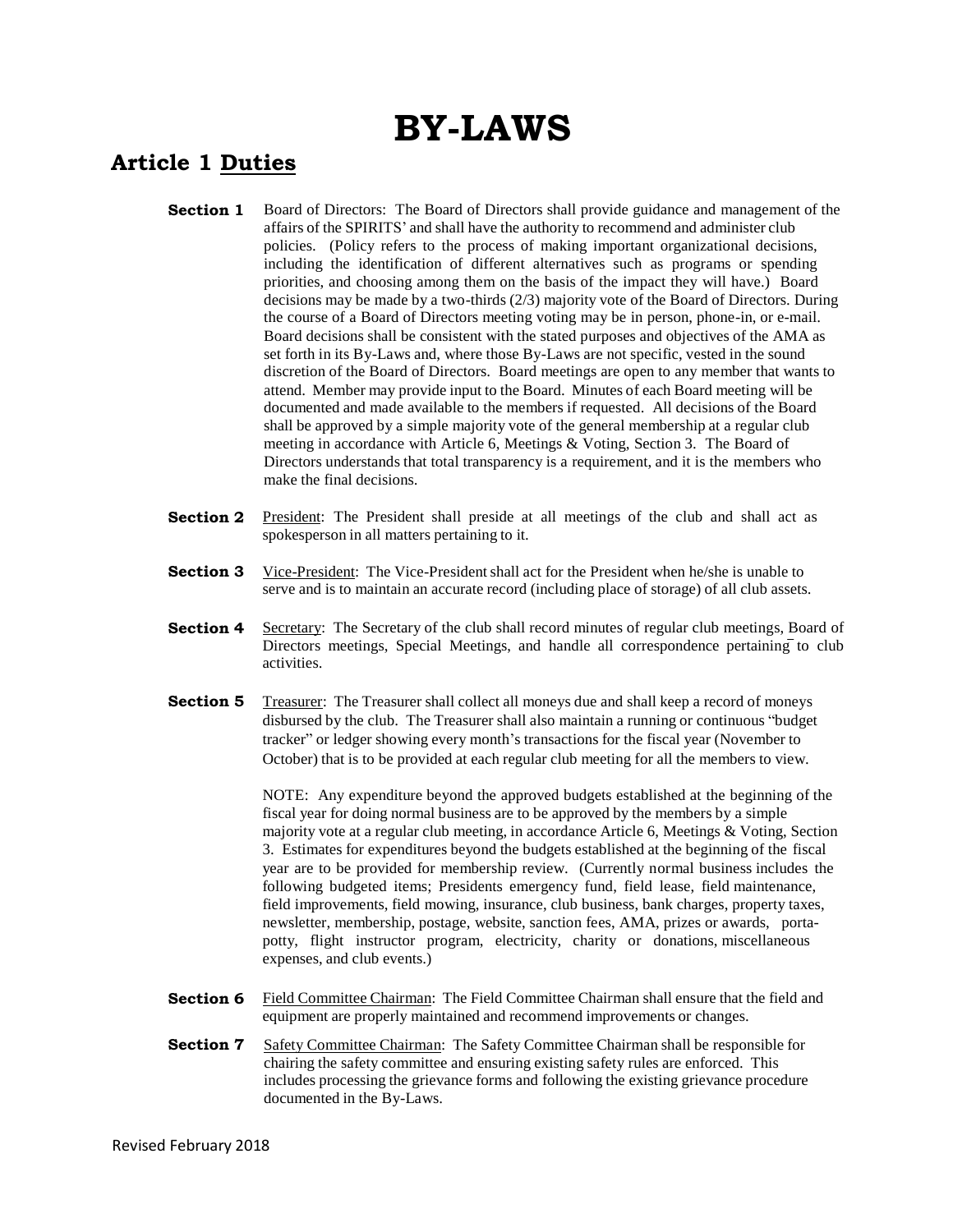- **Section 8** Contest and Event Committee Chairman: The Contest and Event Committee Chairman shall be responsible for setting up a meeting, for coordinating and establishing, in conjunction with all the club's Contest and Event Directors, a schedule for the next contest and event season. The schedule will be proposed by the Contest and Event Directors, and approved by the members at the earliest possible meeting. The Contest and Event Committee Chairman is responsible for coordinating with other clubs in the area to preclude conflicts in contest/event scheduling. Weather rescheduling of any contest or event is at the discretion of the Contest or Event Director. Club will provide AMA sanctioning fee for all contests or events conducted by AMA licensed Contest Directors.
- **Section 9** Membership Chairman: The Membership Chairman shall be responsible for collecting all membership dues, verifying applicant has provided required proof of AMA membership, and maintain the official club roster (in accordance with Article 7, Section 6).
- **Section 10** Newsletter Editor: The Newsletter Editor shall be responsible for coordination, and publication of the Spirits' monthly newsletter "Flight Lines". Each new issue of the newsletter, in electronic form, shall be supplied to the web-master for inclusion on the Spirits' web site where it is accessible to the membership, and the public. It is recommended that an associate editor will act as assistant editor and will review the newsletter for accuracy, grammar, spelling and content before being published to the website. A monthly newsletter will be published on the web-site no later than one week before the next regular club meeting.
- **Section 11** Web-Site Web-Master: The Web-Site Web-Master shall be responsible for maintaining the Spirits' official web-site, and its entire contents. It is recommended that an associate webmaster with edit capability of the web-site, act as assistant editor to review accuracy, grammar, spelling and content before changes are published to the web-site. Photographs may be promptly posted without review. Care must be taken to assure caption accuracy.
- **Section 12** Meeting Activity Coordinator: The Meeting Activity Coordinator shall be responsible for coordinating model-related activities immediately following the business portion of the meeting. If possible an e-mail, or notice in the club newsletter, will be sent alerting the members what topic will be presented at the next regular club meeting.

### **Article 2 Audits**

**Section 1** The President or his appointee will make a periodic audit of the Treasurer's books. An audit may be requested by any club member.

#### **Article 3 Terms of Office**

**Section 1** All elected officers of the SPIRITS' shall serve for one (1) year from date of election. Officers are to be elected by a simple majority of votes cast by the members at the regular club meeting in the month of October. E-mail ballots will be made available to all members immediately after the September monthly meeting. Those ballots, returned by e-mail before the October meeting, will be counted as if those persons were present at the meeting. Votes are cast according to Article 6, Meetings and Voting, Section 3. New officers will take office immediately after the adjournment of the October meeting. Personnel will be appointed by the elected officers and confirmed (if a vote is requested) by a simple majority of votes cast by those members present during the November monthly club meeting: i.e. Newsletter Editor, Web-Site Web-Master, Meeting Activity Coordinator, and Committee Chairmen. One (1) additional full member may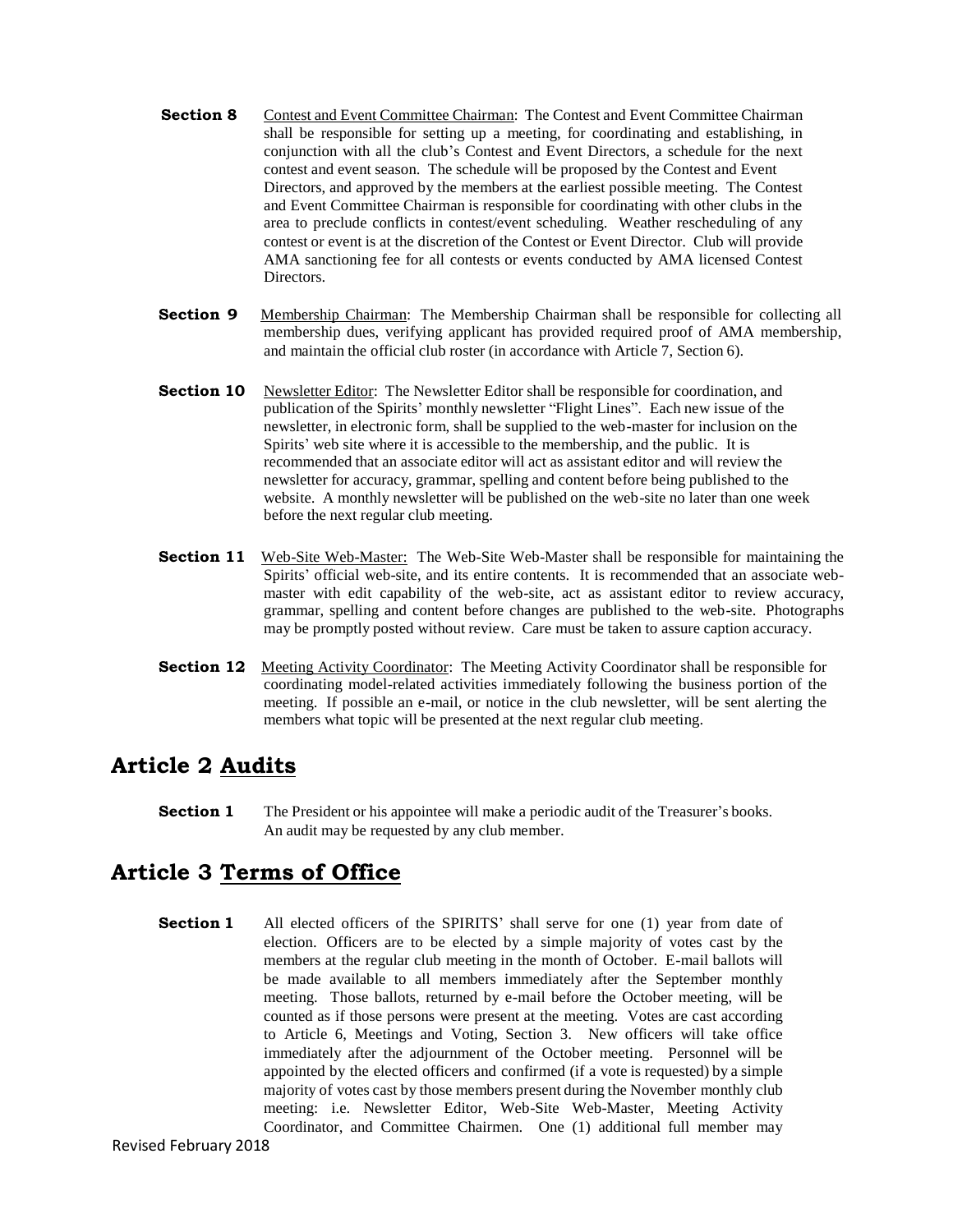volunteer to serve on the Board provided he or she is approved by a simple majority vote (if a vote is requested) of the general membership present at a regular club meeting.

- **Section 2** Nomination of club officers shall be made at the general membership meeting in September. Nominations for office may be made by any active club member holding voting rights, either in person or by submitting a proxy nomination via e-mail to a current Board member. All known nominations for each office will be published in the newsletter at least one week prior to the October election.
- **Section 3** Secret ballots are required for elections, for removal of a club officer, a member of the Board of Directors, and for suspension or termination of a member from the club unless waived by a simple majority of votes cast by the members at a regular club meeting.

#### **Article 4 Vacancies**

**Section 1** In the event of the resignation, suspension, termination, or death of an elected officer, another officer (preferred), or Board member, may be appointed by the remaining Board members to fill the position in an acting capacity until a permanent replacement is appointed. A permanent replacement in any office shall be filled by appointment, in a timely manner, by the remaining officers, or remaining Board members. Such appointee will serve until the end of the term for which their predecessor was elected or appointed. Appointees must be approved (if a vote is requested) by the general membership at a regular club meeting.

#### **Article 5 Committees**

**Section 1** The committees of the club (Safety and Field) shall be appointed by the President and may be approved by a simple majority vote of the members present at a meeting (if a vote is requested), to serve throughout the term of the tenure of the officers. Standing Committees are the Safety Committee and the Field Committee. By definition the Committees ideally will consist of more than just the Committee Chairperson. All other club positions to include Contest and Event Committee Chairman, Membership Chairman, Newsletter Editor, Web-Site Web-Master, Meeting Activity Coordinator, and one (1) additional full member serving on the Board are voluntary positions.

#### **Article 6 Meetings and Voting**

**Section 1** Regular club meetings shall be held at a time and place designated by the club Board of Directors, published in the club newsletter, and on the web-site. President's Notes, Secretary's minutes of the regular club meeting, and any articles, are to be provided to the Newsletter Editor no later than 5 days following the meeting.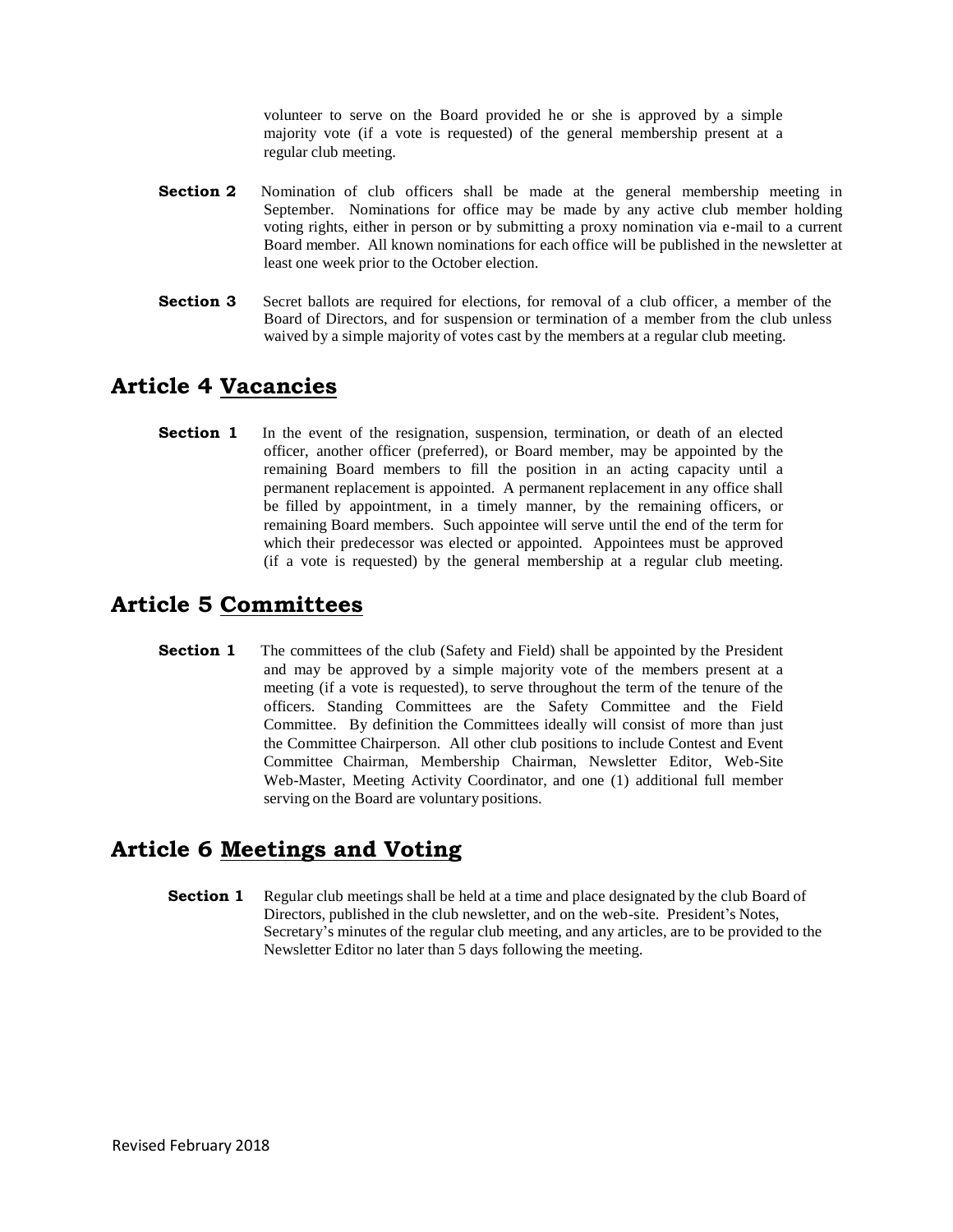- **Section 2** Board of Directors may call Special Meetings for all members with no less than five days prior written notice (for those members without an e-mail address), and an e-mail notice of a Special Meeting. The purpose of the Special Meeting shall be stated in the written and email notice. Minutes of the Special Meeting will be recorded by the Secretary.
- **Section 3** At any regular club meeting a simple majority shall be over 50% of the members votes cast at the meeting unless required otherwise, e.g. Article 7, Section 2, and 4, Article 9, Section 4, Article 10, Section 1, Article 13, Section 1, and Article 16, II, D, 3 and to include any mail-in or e-mail votes.

Amendments to the Constitution, By Laws, and Safety Rules require a  $2/3$ majority of the votes cast by the members voting. Voting may be done at the regular club meeting or by e-mail no later than the day before the meeting. E-mail ballots will be made available to all members with e-mail addresses on the current club membership roster. E-mail ballots will include the voting judges' return email addresses. Submitted e-mail ballots must include the voter's name. Ballots without names will not be counted. If requested all ballots will be available for review for a period of two months.

#### **Section 4 E-mail Voting**

E-mail voting only applies to changes to the Constitution, By-Laws, Dues Changes, Election of Officers, Expenditures beyond the Approved Budgets, Special Assessments, Types of Membership and Limits, or Dissolution of the Club

#### E-mail Voting Process

- 1. When e-mail voting is required the club secretary will prepare a ballot and email it to all members on the current club membership roster.
- 2. The ballot will have two or more places for the member to vote on the proposed ballot subject. The ballot will also have a place for the member to type in their name which is the same as "signing" when using e-mail over the Internet. Ballot will not count if not signed.
- 3. When the member receives the e-mail they simply "Reply" to the club secretary. 4. Member places an X in the appropriate place(s), or adds a write-in name vote if applicable, types in their name in the space provided, and then hits "Send". Each family member has one vote and is indicated by placing an X in their choice. Example: A family of three could place 3 X's for one choice like Yes XXX, or Yes X and No XX, or any combination that equals 3 votes.
- 5. E-mail votes must be returned to the club secretary no later than the day before the next club meeting.
- 6. The secretary will tally the votes and bring the results to the next meeting, so they can be added to votes made at the meeting by members who did not vote by e-mail.

A sample of how a voting e-mail may look, as received from the club secretary, is shown below.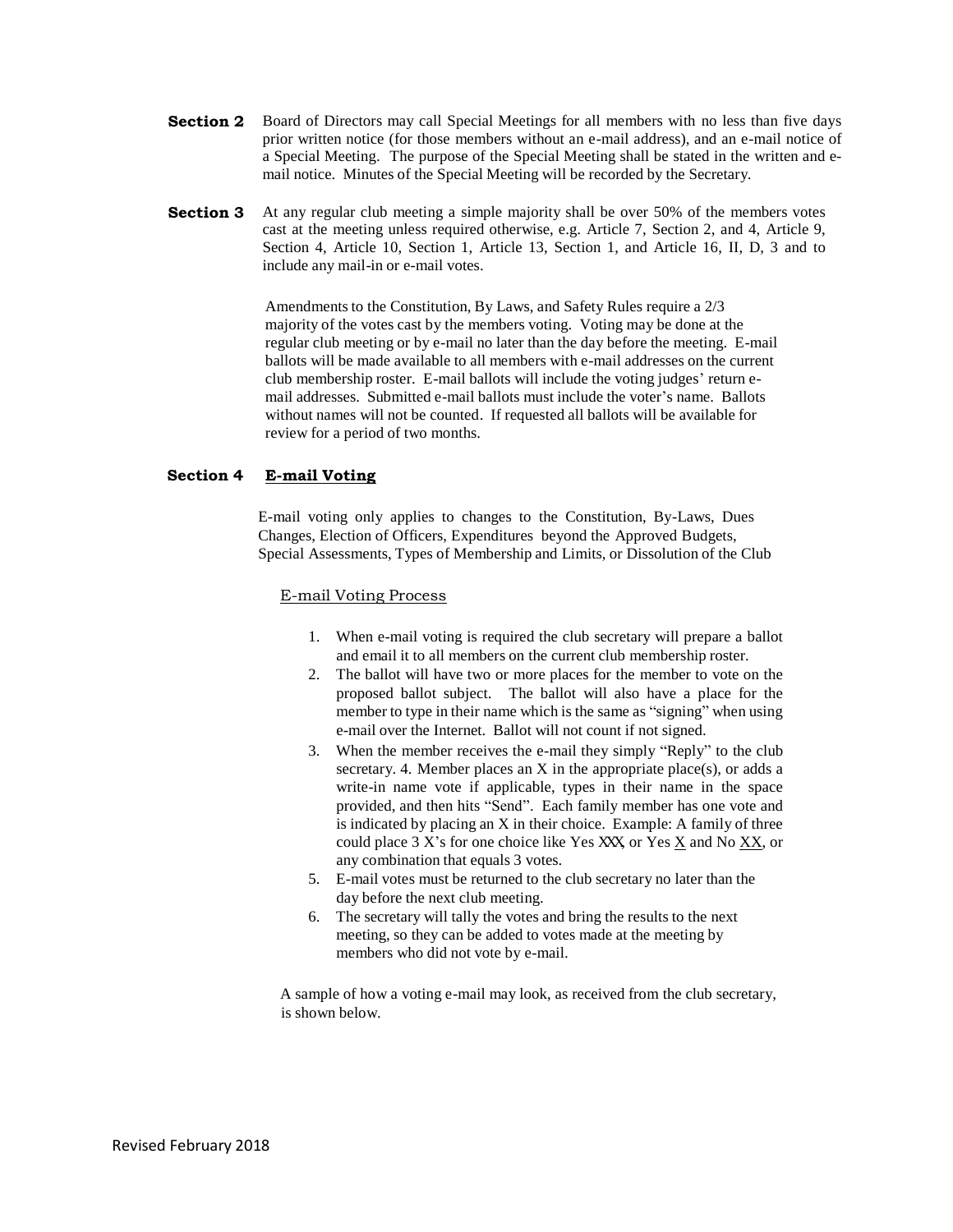|                                                                               | $\overline{\triangledown}$ $\overline{\triangledown}$                                                                                |                                                                                  | Voting Subject for example: "Club Officers Ballot" - Message (HTML)                                                                                                                                                            |                                                                                 |                            | □                                                                                                                                         |
|-------------------------------------------------------------------------------|--------------------------------------------------------------------------------------------------------------------------------------|----------------------------------------------------------------------------------|--------------------------------------------------------------------------------------------------------------------------------------------------------------------------------------------------------------------------------|---------------------------------------------------------------------------------|----------------------------|-------------------------------------------------------------------------------------------------------------------------------------------|
| Message<br>File<br>Cut<br><b>Copy</b><br>Paste<br>Format Painter<br>Clipboard | Format Text<br>Options<br>Insert<br>Calibri (Bod) + 11 · A A   三 · 三 · 吗<br>$B$ $I$ $U$ $V$ $A$ $V$ $E$<br><b>Basic Text</b><br>Fall | Review<br>$\frac{1}{2}$<br>88<br>Address Check<br>■ 種 種<br>Book Names<br>Names   | Attach<br>Attach Signature<br>File<br>Item *<br>Include                                                                                                                                                                        | Follow Up *<br>High Importance<br>Low Importance<br>Tags<br>$\overline{\omega}$ | $\bigcirc$<br>Zoom<br>Zoom |                                                                                                                                           |
| To<br>$=$<br>Cc<br>Send                                                       |                                                                                                                                      | All Club Members with an e-mail address from the official Club Membership Roster |                                                                                                                                                                                                                                |                                                                                 |                            |                                                                                                                                           |
| Subject:                                                                      | Voting Subject for example: "Club Officers Ballot"                                                                                   |                                                                                  |                                                                                                                                                                                                                                |                                                                                 |                            |                                                                                                                                           |
|                                                                               | signature area, then hit "Send"                                                                                                      |                                                                                  |                                                                                                                                                                                                                                |                                                                                 |                            |                                                                                                                                           |
| President                                                                     | Candidate #1                                                                                                                         | Candidate #2                                                                     | Write-In <b>Write-In</b>                                                                                                                                                                                                       |                                                                                 |                            |                                                                                                                                           |
|                                                                               | Vice President Candidate #1                                                                                                          | Candidate #2                                                                     | Write-In <b>White-In</b>                                                                                                                                                                                                       |                                                                                 |                            | Fellow memberplease hit "Reply" and then place an X or X's in the appropriate place, or type in a write-in name, type in your name in the |
| Secretary                                                                     | Candidate #1                                                                                                                         | Candidate #2                                                                     | Write-In and the contract of the contract of the contract of the contract of the contract of the contract of the contract of the contract of the contract of the contract of the contract of the contract of the contract of t |                                                                                 |                            |                                                                                                                                           |
| Treasurer                                                                     | Candidate #1                                                                                                                         | Candidate #2                                                                     | Write-In <b>Write-In</b><br><b>B</b> (Ctrl) ▼                                                                                                                                                                                  |                                                                                 |                            |                                                                                                                                           |

**Section 5** Any member of the club may initiate a formal request for action by the Board of Directors by submitting a written proposal to the President of the Board. The proposal shall include a written description of the nature, type, and extent of the Board action recommended. The President of the Board shall forward copies of the proposal to all other members of the Board of Directors for their consideration. Either the President of the Board, or any other Board member, will have the matter placed upon the working agenda of the next regular club meeting.

### **Article 7 Dues and Membership**

- **Section 1** The club membership dues are for one year, January 1 to December 31. The annual dues to be paid to the club shall be determined by the Board of Directors. Approval of dues changes are required by the general membership. If a change to the dues is requested by the Board of Directors the recommended amount and reason for the change in dues will be documented in the club newsletter, e-mailed, or mailed to all members. Approval of dues change is required by the general membership. Votes are cast according to Article 6, Meetings and Voting, Section 3. Dues are not refundable, except under extraordinary circumstances, which will be determined by the Board of Directors, and approved by the general membership at a regular club meeting.
- **Section 2** No special assessment shall be levied upon the club membership, unless it is approved by a vote of two-thirds  $(2/3)$  majority of the votes cast and the members have been given five (5) days prior notice along with an explanation of the assessment. Votes are cast according to Article 6, Meetings and Voting, Section 3.
- **Section 3** A member shall not be considered active and have no flying or voting rights if his or her dues have not been paid for the following year by December 31. Any member who allows their membership to lapse beyond December 31 shall be considered in arrears after the adjournment of the March meeting and will be subject to an "In Arrears Fee" as noted on the Membership Application.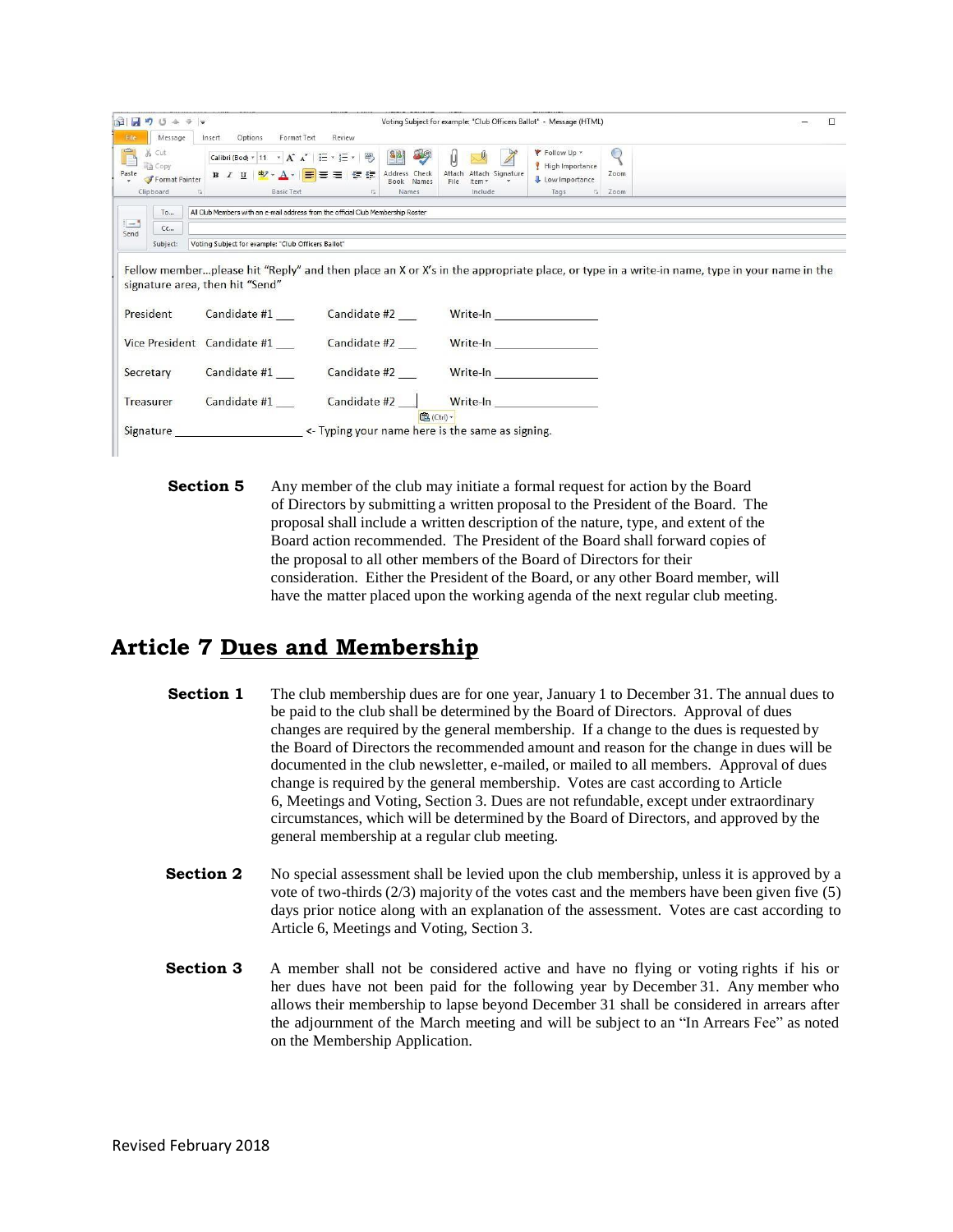- **Section 4** Types of membership and limits on the total number of members shall be determined by the Club officers and approved by a vote of two-thirds  $(2/3)$  majority of the votes cast by the members. Votes are cast according to Article 6, Meetings and Voting, Section 3.
- **Section 5** Membership dues are in accordance with the rate structure documented on the Membership Application for the Spirits of St. Louis R/C Flying Club.
- **Section 6** The club's Membership Roster with all current contact information, to include: name, address, city, state, AMA number, e-mail address, and telephone number is to be made available to any member who requests a printed copy and may not be used for any purpose whatsoever other than to conduct club business.

### **Article 8 Member Standing**

- **Section 1** All persons shall be eligible for membership in the SPIRITS', and shall agree to abide by its Constitution, By-Laws, Safety Rules, and those of the AMA.
- **Section 2** The membership shall be divided into the following categories:

New Member: Anyone who was not a club member the previous year. This definition does not apply to a previously contiguous member who has been reinstated after disciplinary action, or suspension, as opposed to a previous member re-joining after several years of being a non-member.

Full Member: Is nineteen (19) years old or older and have full privileges and voting rights. Dues: Full Member rate plus AMA Membership.

Youth Member: Is younger than nineteen (19) years old, has full privileges and voting rights. Dues: Youth Member rate plus AMA Membership.

Family Membership: Includes all flying members of the immediate family (Spouse and Children). They have full privileges and voting rights. Dues: One (1) Full Membership plus One (1) Youth Membership, plus AMA membership for each flying member. Youth members must have AMA membership to vote. Children are included until their 19th birthday and from their 19th birthday until their 25th birthday, provided they remain continuously dependent upon their parents for their principal support, and live at the same address.

Associate Member: A Non-Flyer, who is interested in the activities of the club, and has voting rights. Dues: Associate Member rate. Associate Members (Non-Flying) do not require AMA membership.

Probationary Member: A new member within the first calendar year of membership. This member is not eligible for elected office; however, they may serve the Club in an appointed position. Member has full voting rights at club meetings.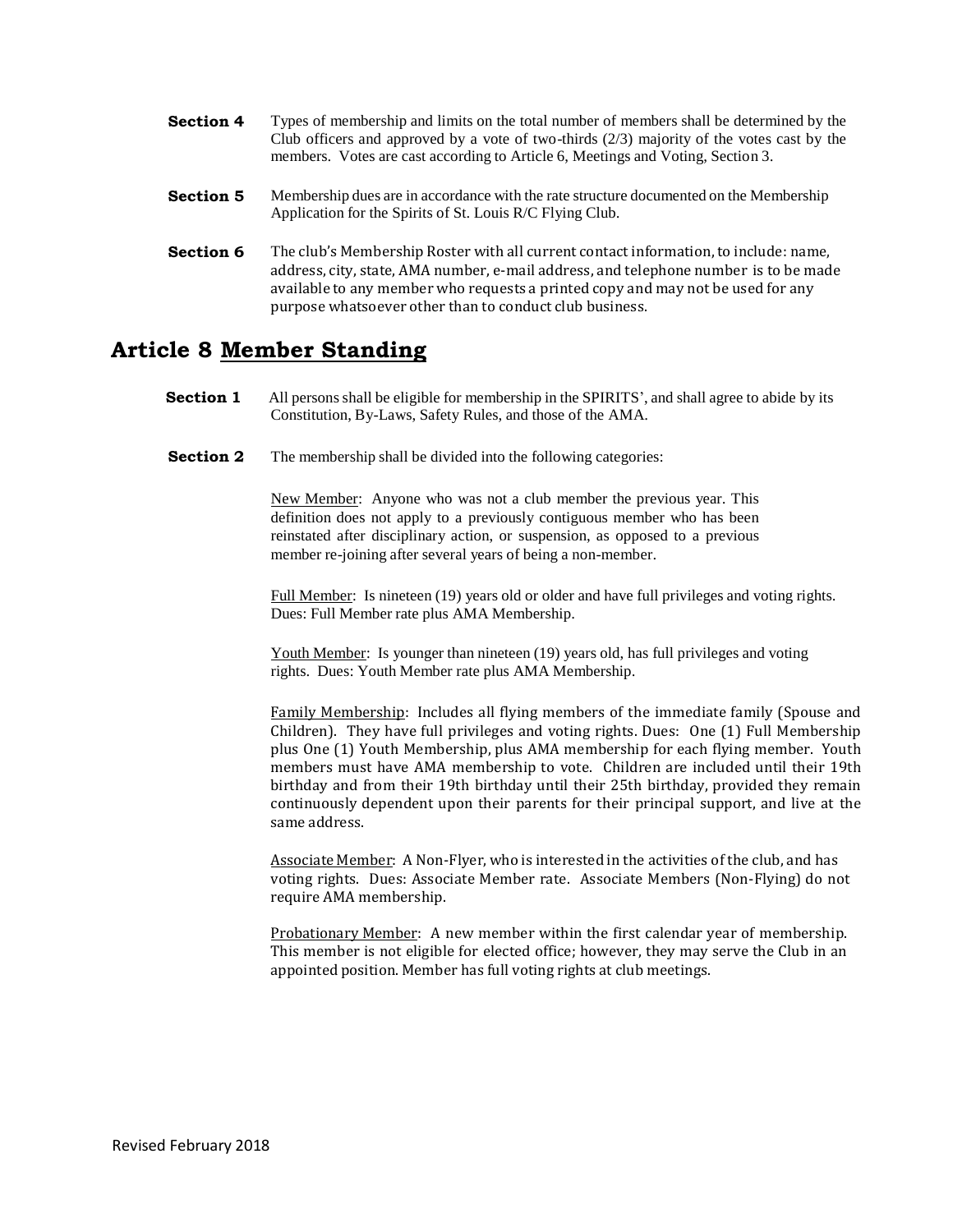- **Section 3** Flying members will be required to hold and maintain a license issued by the AMA. All first-time flying members' applicants, as well as present flying members seeking membership renewal, must show proof of current membership in the AMA.
- **Section 4** Before joining the club, new applicant(s) shall be introduced in person, or by their sponsor. The membership, by a majority vote of the members present at a meeting, shall approve any applicant for membership. The new applicant will be on probation for one (1) calendar year subsequent to the approval of his or her application for membership. After this probationary period has ended, his or her membership application may again become subject to the approval of the club members. Probationary members are ineligible to hold any elected office in the Club.
- **Section 5** Any member receiving a Safety Grievance as stated in Article 16, who is involved in nonflying violations, or who has key information of a non-flying violation and withholds it from the Board of Directors, may at the Board of Directors' discretion, be placed on probation for one (1) year regardless of his or her tenure in the club, with approval by the general membership at a regular club meeting.

# **Article 9 Resignations, Termination, Disciplinary Action, Suspension and Reinstatement of Membership**

- **Section 1** Any member in good standing may resign his or her membership by giving written notice to the SPIRITS'.
- **Section 2** If any member ceases to be a member of the AMA his or her membership in the SPIRITS' shall thereby be suspended and subject to reinstatement upon restoration of AMA membership.
- **Section 3** This section provides for enforcement of the Safety Rules that are related to flying activities. Any other unacceptable behavior by an individual member or members brought to the attention of the Board of Directors, or as defined by the Board of Directors, becomes the responsibility of the Board of Directors as stated in Article 1, Duties, Section 1 of these By-Laws, and board decisions must be approved by the general membership. Votes are cast according to Article 6, Meetings and Voting, Section 3.
- **Section 4** Any individual may be subject to suspension (To bar for a period of time from a privilege, office, or position, usually as a punishment), or terminated, (Termination is permanent) from membership from the SPIRITS' if recommended to the entire membership by a two-thirds (2/3) majority vote of the Board of Directors. If in the Board of Directors' determination, such individual willfully commits any act or omission which a violation of any of the terms of these Articles of Incorporation and By-Laws is, or the By-Laws of the AMA, AMA Model Aircraft Safety Code, or which is detrimental to the SPIRITS', the AMA, or to model aviation.
	- 1. Actions deemed detrimental to the SPIRITS', the AMA, or to model aviation must be defined in writing, and provided to the individual, stating why the individual is being recommended for suspension, or termination.
	- 2. The accused must be given the opportunity to defend their case and be heard before the membership at a regular club meeting.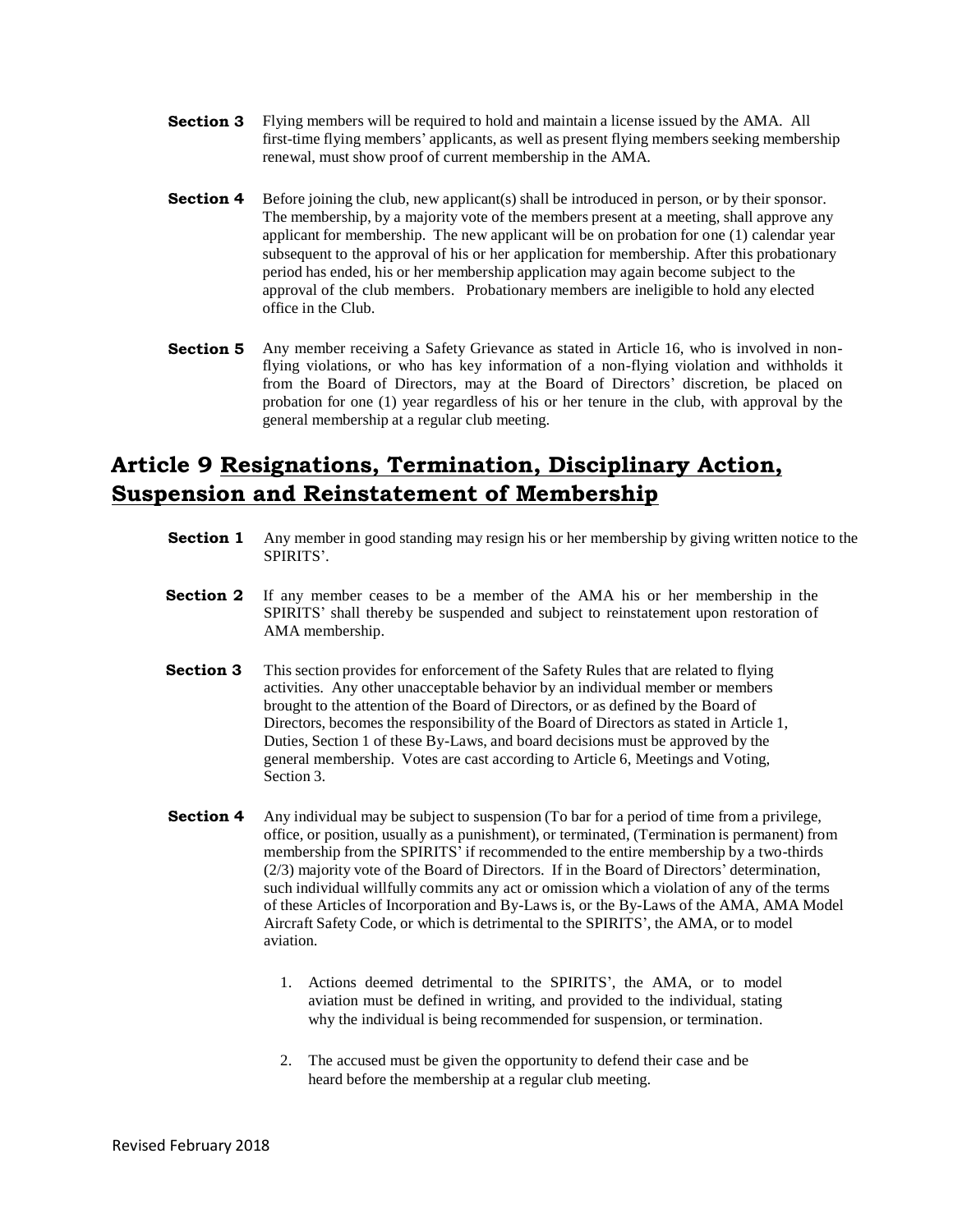- 3. Basic procedural fairness requires adequate notice of the reasons for suspension, or termination and a reasonable opportunity to respond.
- 4. The suspension or termination shall be shall be determined by a vote of the members at a regular club meeting.
- **Section 5** Any member who resigns, or is suspended from membership, may be reinstated to membership only by a majority vote of the Board of Directors, and approved or disapproved by the general membership at a regular club meeting. A resigned or suspended contiguous member, upon being reinstated, will be considered rejoining as opposed to being a new member, and not on probation. There will be no other fees imposed. Votes are cast according to Article 6, Meetings and Voting, Section 3.
- **Section 6** The Board of Directors shall have the discretionary authority to provide for and to impose written disciplinary action of a member for such acts or omissions which do not justify suspension or termination from membership and the disciplinary action must be approved by the general membership at a regular club meeting. Votes are cast according to Article 6, Meetings and Voting, Section 3.
- **Section 7** Any member who directs any witnessed retaliatory action against another member will be subject to suspension from the club. This is to include verbal or written threats, intimidation, physical harm, intentional equipment damage or, after review, any other action deemed to be retaliatory by the Board of Directors. Such suspension must be approved by the members at a regular club meeting. Votes are cast according to Article 6, Meetings and Voting, Section 3.

# **Article 10 Amendments**

**Section 1** Amendments may be recommended by any member. Changes may be made to the Constitution and these By-Laws at any general meeting of the club membership provided the members shall have been notified by mail, e-mail, or posted on the website at least five (5) days in advance that the amendments are to be considered. Copies of the proposed amendments shall be posted in the club newsletter, or on the club web-site, as part of the notification. Amendments shall be approved by no less than a two-thirds (2/3) majority vote of the total members who vote. Votes are cast according to Article 6, Meetings and Voting, Section 3.

### **Article 11 Special Funds**

- **Section 1** The Treasurer of the club is authorized to receive contributions or specially obtained funds from any individual or institution, to be applied to the operating expenses of the club.
- **Section 2** The President will have an emergency fund of up to a maximum of \$500.00 in any one year that doesn't require prior club membership approval for expenditures from the fund. The emergency fund is to be used only for an expenditure that exceeds the budgeted amount for an application that can't wait to the next regular club meeting for membership approval. It is not to be used for random purchases not included in the approved projected budget. Expenditures should benefit the entire club membership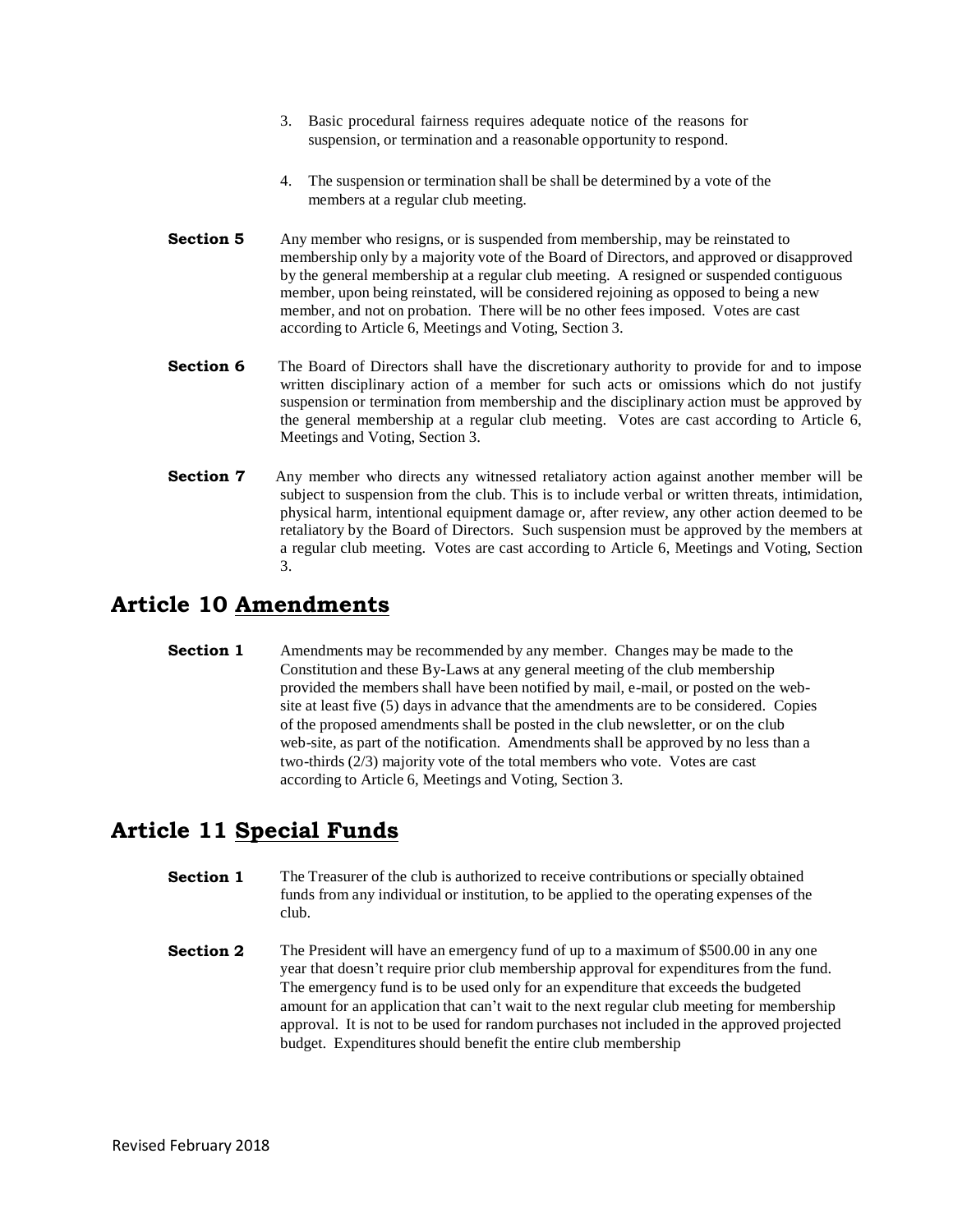**Section 3** The Treasurer will keep a running account of emergency fund spending by the President, as a separate line item in the budget tracker or ledger.

#### **Article 12 Duration**

**Section 1** The duration of this club shall be perpetual.

### **Article 13 Dissolution**

**Section 1** The Corporation may be dissolved with the approval of a two-thirds (2/3)majority vote of the total membership.

## **Article 14 Incorporation**

**Section 1** The incorporation of this membership shall be a minimum of three (3) of the four (4) elected officers.

## **Article 15 Logo**

**Section 1** The official club logo shall be:

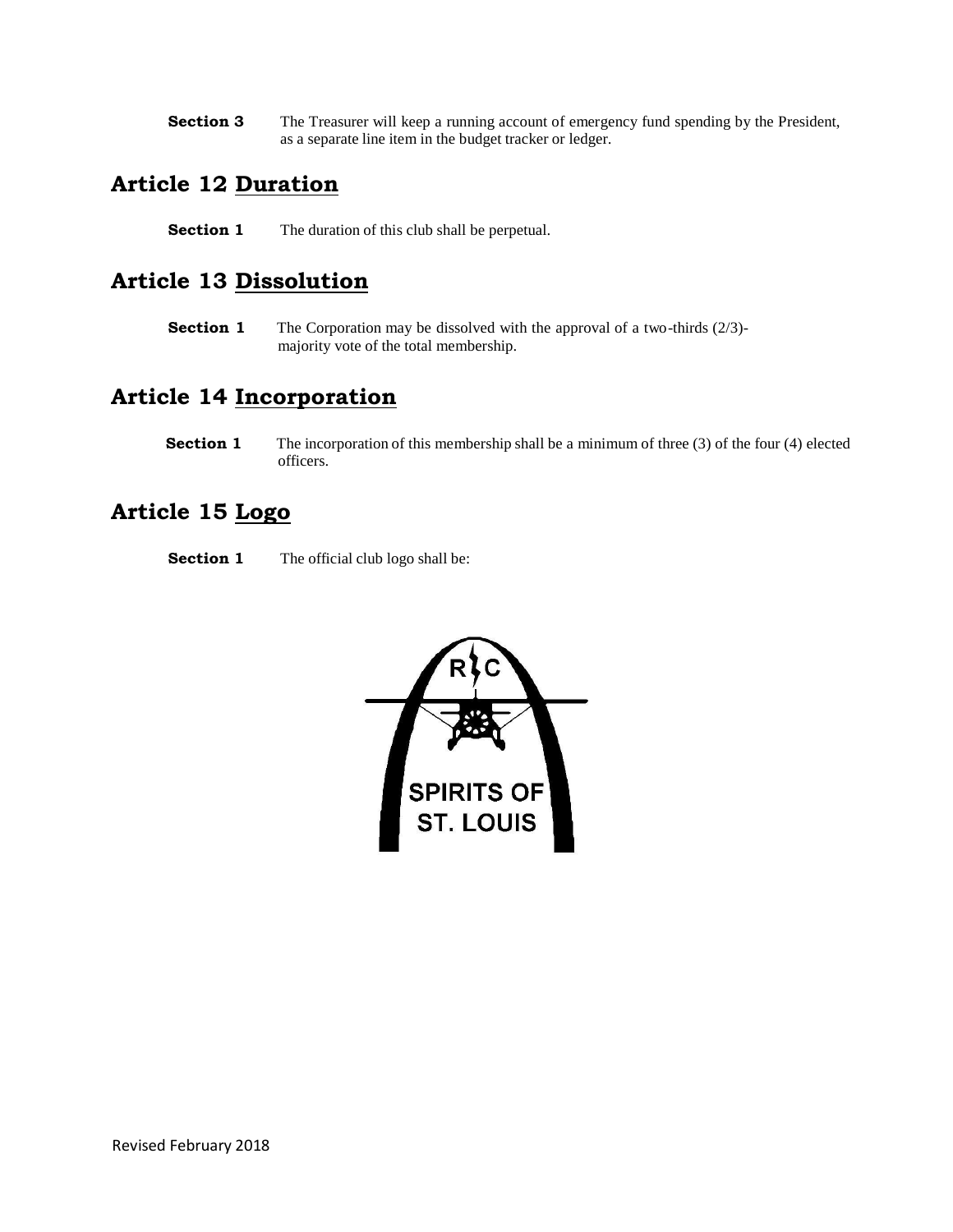# **Article 16 Grievance Procedure (Flight and Ground Safety Rules)**

#### I. Purpose

The grievance procedure provides a mechanism to enforce existing safety rules by providing a progressive disciplinary system when needed. Although most complaints can be resolved informally, if a complaint is serious or cannot be resolved informally, the matter should be referred to the Safety Committee for its consideration by means of a Grievance Form to be filled out and turned into the Safety Committee Chairman. At least one witness is required to sign the Grievance Form.

#### II. Safety Committee

The Safety Committee shall use its judgment in carrying out action on the following:

A. A grievance form (below) will be filled out and turned into the Safety Committee Chairman. At least one witness is required.

#### B. FIRST VIOLATION

- 1. Viewpoints of both complainant and accused will be considered.
- 2. *Complainant's name will be disclosed.*
- 3. The accused will be given a verbal reprimand by the safety committee, and this will be recorded in the committee files.

#### C. SECOND VIOLATION

- 1. *Complainant's name will be disclosed.*
- 2. The accused has the right to a written rebuttal, to be reviewed by the committee.
- 3. If the committee so decides, the flying privileges of the accused will be suspended for thirty (30) days. Written notice of this shall be issued and a copy published in the club newsletter "FLIGHT LINES".

#### D. THIRD VIOLATION

- 1. Committee will notify the accused in writing and the club members via the club newsletter "FLIGHT LINES" that the club will vote on the suspension of the accused at the next meeting.
- 2. Said suspension will last for a one-year minimum. (It may be longer if deemed necessary by the Board of Directors and approved by the general membership at a regular club meeting.